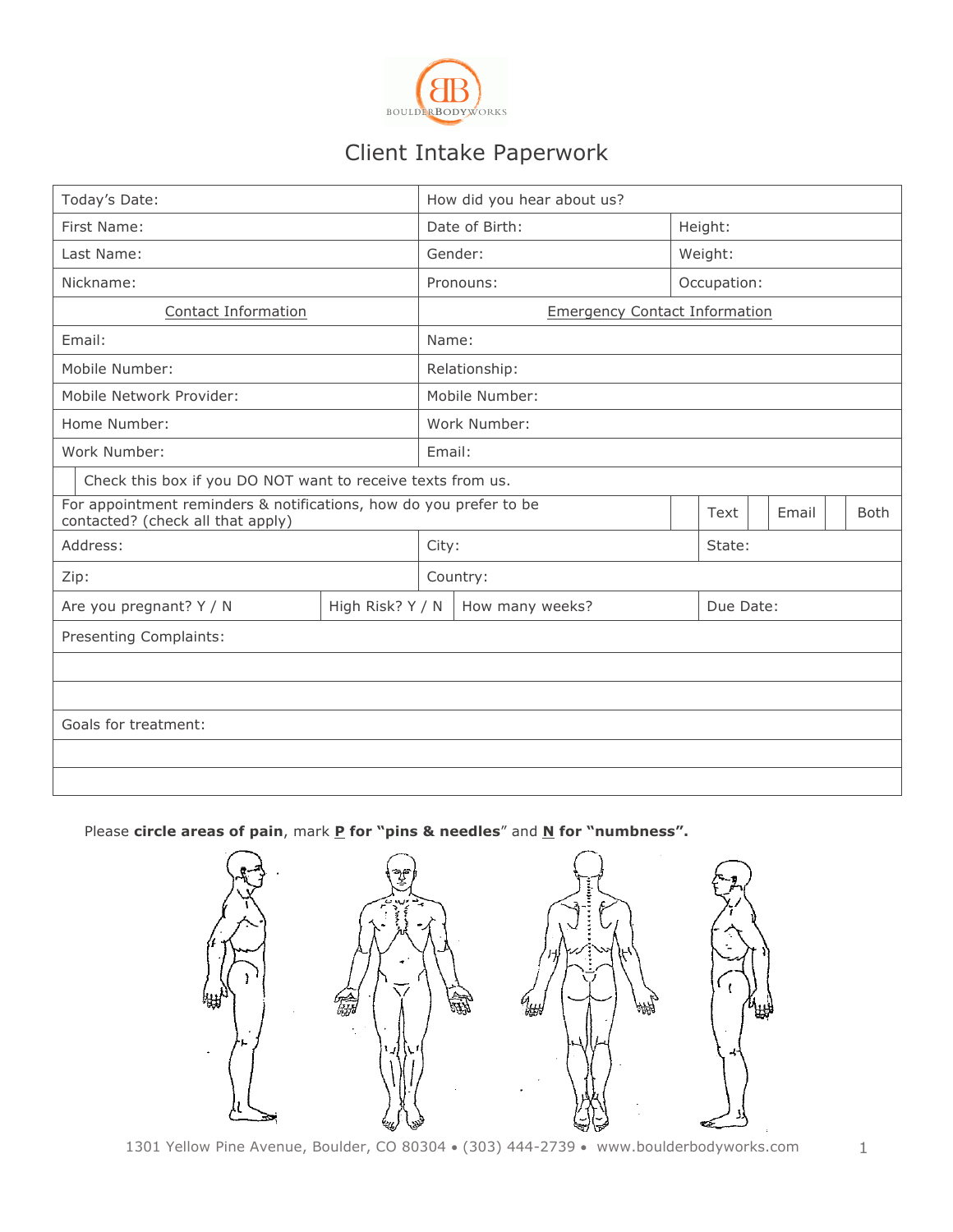List all surgeries and approximate dates (include cosmetic surgeries):

List all motor vehicle and other types of accidents (include approximate dates):

List all fractured bones, sprains and major falls:

Do you remember any falls on your tailbone? (Think of episodes on snow or ice):

List any concussions, head injuries, and brain injuries:

List previous medical diagnostic tests and finds (blood chemistry, MRI, etc.) pertinent to presenting complaint(s):

List any major illnesses or recurrent illnesses (i.e. Mono. etc.):

List previous treatments for presenting complaint(s) and results:

List all medications/nutritional supplements you take (include brand name & dosage):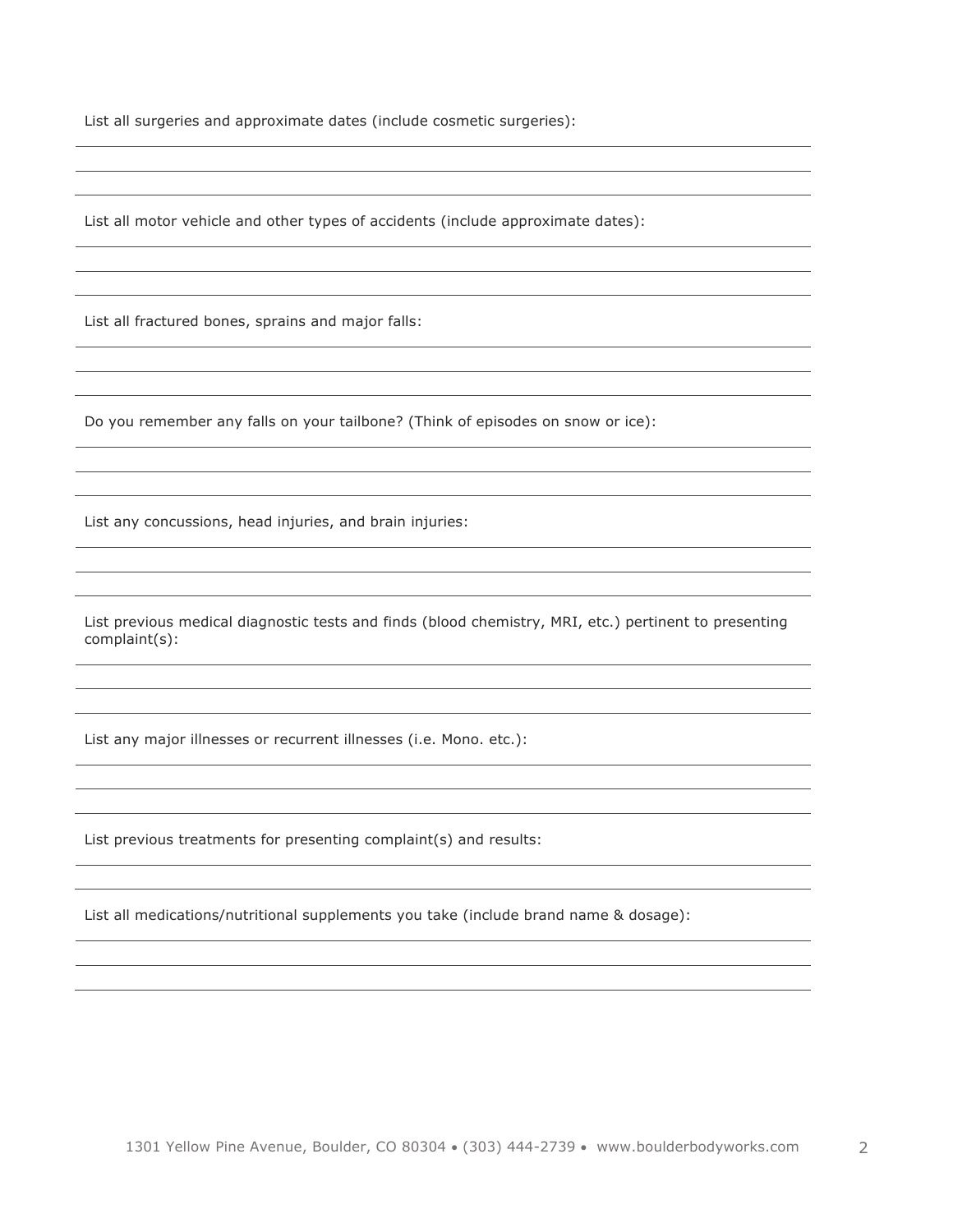List any other information you would like to include:

## Medical History

#### **Please mark all that apply with an X for current and a P for past.**

#### **General Health History**

- \_\_\_Allergies/Hay fever
- \_\_\_Alzheimer's/dementia
- \_\_\_Anxiety disorder
- **Arthritis** \_\_\_Asthma
- 
- \_\_\_Autoimmune disease
- \_\_\_High blood pressure Low blood pressure
- **Bronchitis**
- \_\_\_Cancer
- 
- \_\_\_Carpal Tunnel \_\_\_Chronic Fatigue
- \_\_\_Chronic infections
- 
- \_\_\_Circulatory problems \_\_\_Colitis
- 
- \_\_\_Dental problems
- \_\_\_Depression
- \_\_\_Diabetes
- \_\_\_Diverticulitis
- \_\_\_Ear, nose, throat problems
- \_\_\_Eating disorder
- \_\_\_Elevated Cholesterol
- \_\_\_Emphysema
- \_\_\_Environmental sensitivities
- Epilepsy
- \_\_\_Fibromyalgia
- \_\_\_Food intolerance
- Gastroesophageal reflux
- \_\_\_Genetic disorder
- \_\_\_Glaucoma
- \_\_\_Gout
- \_\_\_Heart disease
- Kidney disease
- \_\_\_Learning disabilities
- \_\_\_Liver/gall bladder disease \_\_\_Lyme disease
- \_\_\_Mental health condition
- \_\_\_Migraine headaches
- \_\_\_Neurologic disorder
- \_\_\_Obesity
- \_\_\_Osteoporosis
- \_\_\_Pneumonia
- \_\_\_Sinus problems
- \_\_\_Skin problems
- \_\_\_Stroke Substance use disorder \_\_\_Thyroid dysfunction \_\_\_Tuberculosis \_\_\_Ulcer
- Varicose veins
- \_\_\_Other\_\_\_\_\_\_\_\_
- Other

#### **Family Health History**

- \_\_\_Alzheimer's/dementia
- \_\_\_Anxiety disorders \_\_\_Arthritis, rheumatoid
- \_\_\_Arthritis, osteoarthritis
- \_\_\_Cancer
- **Depression**
- \_\_\_Diabetes
- \_\_\_Eating disorders
- \_\_\_Genetic disorders
- \_\_\_Glaucoma
- \_\_\_Heart disease
- \_\_\_Infertility
- \_\_\_Mental health conditions
- \_\_\_Migraine headaches
- Neurologic disorder
- \_\_\_Obesity
- \_\_\_Osteoporosis
- \_\_\_Stroke
- \_\_\_Substance use disorders
- \_\_\_Suicide
- \_\_\_Other\_\_\_\_\_\_\_\_\_

#### **Reproductive Health History**

- \_\_\_Benign prostate hyperplasia
- \_\_\_Diminished sex drive
- \_\_\_Infertility
- \_\_\_Prostate Cancer
- Sexually transmitted infection
- \_\_\_Urinary Tract infection
- \_\_\_Breast Cancer
- \_\_\_Endometriosis
- \_\_\_Fibrocystic breasts
- \_\_\_Menstrual Irregularities
- \_\_\_Ovarian Cysts
- \_\_\_Pelvic inflammatory disease

1301 Yellow Pine Avenue, Boulder, CO 80304 • (303) 444-2739 • www.boulderbodyworks.com 3

\_\_\_PMS \_\_\_Uterine fibroids \_\_\_Vaginal infections \_\_\_C-section Hysterectomy \_\_\_Hormone replacement \_\_\_Menopause \_\_\_Recent changes in menstrual flow? Age of 1<sup>st</sup> period Date of last period Date of last GYN exam Mammogram  $+$ \_\_\_  $-$ Pap  $+$ Form of birth control # of children\_\_\_\_\_  $#$  of pregnancies \_\_\_Other\_\_\_\_\_\_\_\_ Other

#### **Your primary treatment goals are**

- Allergy relief
- \_\_\_General wellness
- \_\_\_Headache relief
- \_\_\_Increased sex drive
- \_\_\_Increased strength
- Improved brain function
- \_\_\_Improved digestion
- \_\_\_Improved moods
- Improved range of motion
- Improved skin, hair, nails
- \_\_\_Improved sleep

Pain relief \_\_\_Other\_\_\_\_\_\_\_\_\_\_\_

\_\_\_Smoke

\_\_\_Alcohol

\_\_\_Lower risk of disease More energy

**Consumption Habits**

# cigarettes per day\_\_\_\_

 Wine: glasses per day/wk\_\_\_ Beer:  $#$  per day/wk Liquor: oz. per day/wk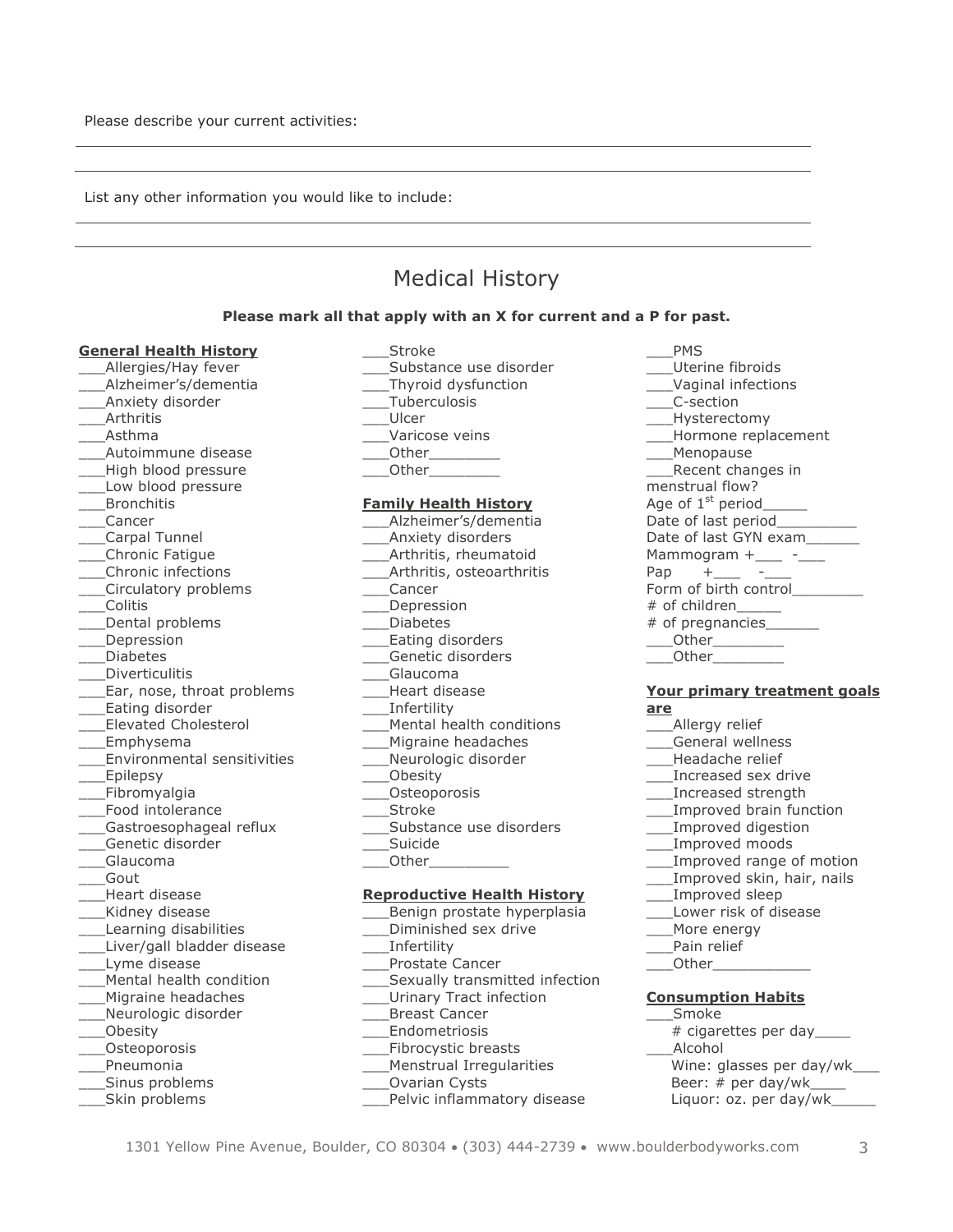\_\_\_Caffeine Coffee: #6oz cups/day\_\_\_ Espresso: #oz/day\_\_\_\_\_ Tea: #6oz cups/day\_\_\_\_ Soda: #cans/day\_\_\_\_\_ \_\_\_\_Water # of glasses/day\_\_\_\_\_

#### **Exercise**

**\_\_\_**1–2 days/wk  $-3-4$  days/wk \_\_\_5-7 days/wk \_\_\_45+ min/workout \_\_\_30-45min/workout \_\_\_<30min/workout \_\_\_Walk \_\_\_Run, jog, jump rope \_\_\_Weight lifting \_\_\_Swim \_\_\_Martial arts \_\_\_Yoga \_\_\_Pilates \_\_\_Tai Chi \_\_\_Cycling  $\rule{1em}{0}$  Other \_\_\_Other\_\_\_\_\_\_\_\_\_\_\_\_

#### **Diet**

\_\_\_Omnivore (meat & vegetables) \_\_\_Vegetarian (vegetarian + milk/eggs) \_\_\_Vegan (vegetarian & NO eggs/milk) \_\_\_Salt restriction \_\_\_Fat restriction \_\_\_High Carbohydrate diet \_\_\_Calorie restriction **Known Food Sensitivities** \_\_\_Dairy \_\_\_Wheat \_\_\_Eggs \_\_\_Citrus \_\_\_Soy

\_\_\_Corn

\_\_\_Nuts Other \_\_\_Other\_\_\_\_\_\_\_\_\_ Other

#### **Food Frequency**

\*\*\* servings per day \_\_\_Cooked grains \_\_\_Fruit \_\_\_Vegetables \_\_\_Beans \_\_\_Dairy  $_{\_\_\_$ Eggs} \_\_\_Meat, poultry, fish \_\_\_Water

#### **Eating Habits**

\_\_\_Three meals/day \_\_\_Two meals/day \_\_\_One meal/day \_\_\_Graze (small frequent meals) Food rotation Eat constantly whether hungry or not \_\_\_Generally, eat on the run \_\_\_Add salt to food

#### **Do you consider yourself**

\_\_\_Underweight \_\_\_Ideal weight \_\_\_Overweight \_\_\_Unintentional weight loss/gain lately

\_\_\_Other

#### **Sleep Habits**

- Sleep well-no problems
- Sleep disturbance-mild
- Sleep disturbance-moderate
- Sleep disturbance-extreme
- Sleep apnea
- Awaken to urinate
- Recent changes in sleep
- Use medication to sleep

\_\_\_Awaken same time each night at a.m./p.m. Generally sleep\_\_\_\_\_hrs/night

#### **Do you wear**

- \_\_\_Corrective lenses
- \_\_\_Dental appliances
- \_\_\_Dentures
- \_\_\_Hearing aids
- \_\_\_Orthodontics
- **Prosthetics**

#### **Is your job associated with**

\_\_\_Extensive stress

- \_\_\_Harmful chemicals
- \_\_\_Repetitive movement
- \_\_\_Heavy lifting
- Life threatening activities (e.g.

firefighter)

#### **Do you experience any of these general symptoms daily?**

- \_\_\_Bleeding
- \_\_\_Constipation
- \_\_\_Chronic pain/inflammation
- \_\_\_Depression
- \_\_\_Diarrhea
- Disinterest in eating
- Disinterest in sex
- \_\_\_Dizziness
- \_\_\_Fatigue
- \_\_\_Fecal incontinence
- \_\_\_Headaches
- \_\_\_Insomnia
- \_\_\_Itching/Rash
- Low grade fever
- \_\_\_Mucous or pus discharge
- \_\_\_Nausea
- \_\_\_Panic attacks
- \_\_\_Shortness or breath
- \_\_\_Urinary incontinence
- \_\_\_ Vomiting

\_\_\_Other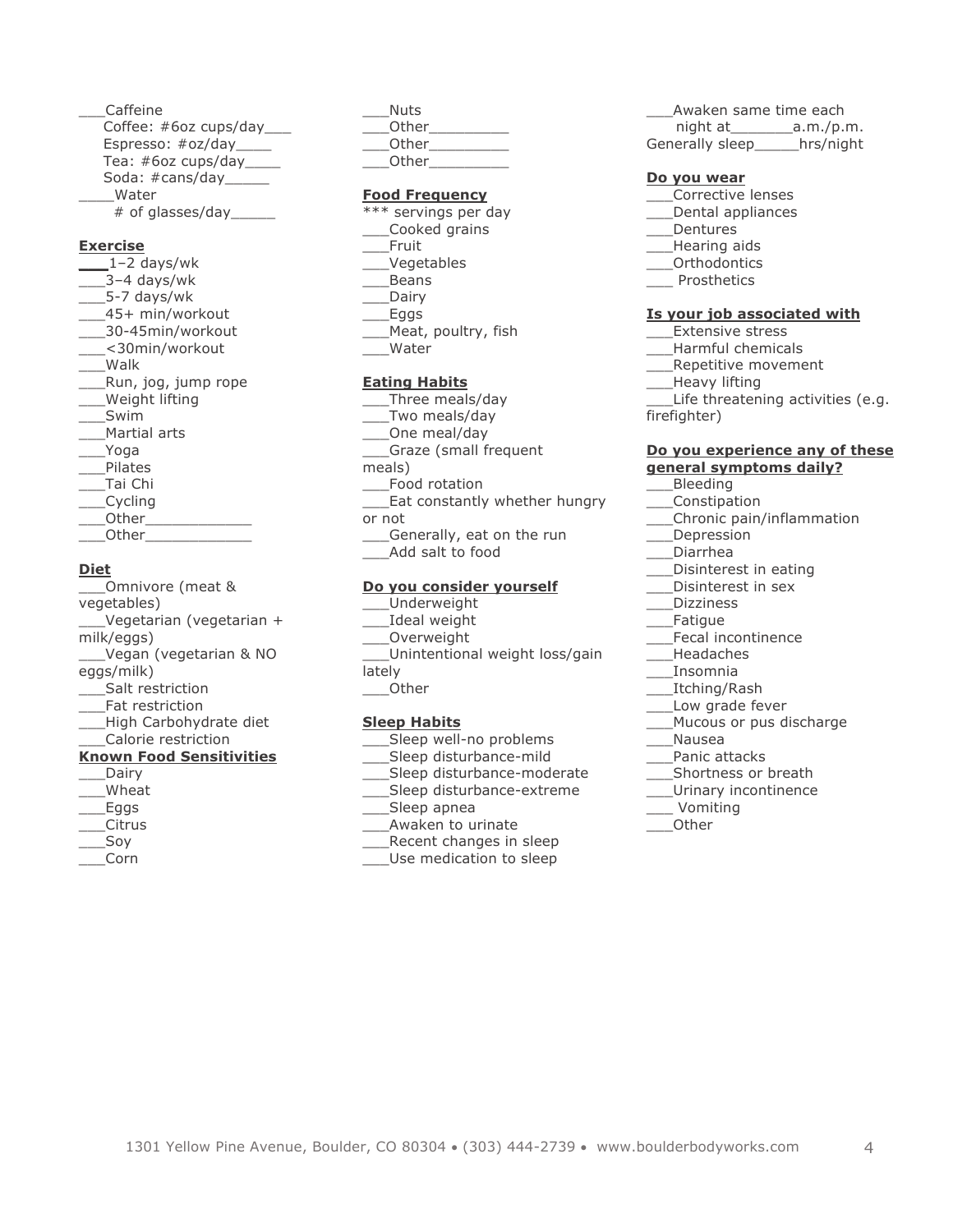

Due to the 2019-2020 outbreak of the novel Coronavirus (COVID-19), BoulderBodyworks, LLC is taking extra precautions with the care of every client to include health history review and enhanced sanitation/disinfection procedures in accordance with Boulder, Colorado guidelines.

Symptoms of COVID-19 include:

- **Fever**
- Fatigue
- Dry Cough
- Difficulty Breathing

I agree to the following:

- I understand the above symptoms and affirm that I, as well as all household members, do not currently have, nor have experienced the symptoms listed above WITHIN THE LAST 14 DAYS.
- I affirm that I, as well as all household members, have not been diagnosed with COVID-19 WITHIN THE PAST 30 DAYS.
- I affirm that I, as well as all household members, have not knowingly been exposed to anyone diagnosed with COVID-19 WITHIN THE PAST 30 DAYS.
- I affirm that I, as well as all household members, have not traveled outside of the country, or to any city considered to be a "hot spot" for COVID-19 infections WITHIN THE PAST 30 DAYS.

I understand that BoulderBodyworks, LLC cannot be held liable for any exposure to the COVID-19 virus caused by misinformation on this form or the health history provided by each client.

## **Mask Policy Effective 3/2/22**

**Treatments with David and Elizabeth:** A KN95 or equivalent mask is required.

**Acupuncture, Massage Therapy & Manual Therapy:** A surgical mask, KN95 or equivalent or well fitted cloth mask is required.

**Mask Policy for Pilates:** All Pilates clients who are vaccinated and boosted have the **option** of wearing a mask. Proof of vaccination is required. Please email info@boulderbodyworks or text (303) 444-2739 an image of your vaccination card.

If vaccinated and boosted, please initial here:

**For our Pilates clients:** At this time, we ask that you continue to please wear a mask when you enter the building and when using the restrooms as there will be others who you will be sharing space with who are vulnerable.

Please let us know if you have any questions. If you need to purchase a KN95 mask, we have them for purchase for \$3 each. We also have disposable medical masks available for no charge. We have medical grade air purifiers in each of the treatment rooms and in the Pilates area.

By signing below, I agree to each statement above as well as the other details of the waiver and release BoulderBodyworks, LLC from any and all liability for the unintentional exposure or harm due to COVID-19 or any injury occurred while in the studio. BoulderBodyworks, LLC and all instructors and staff members agree to abide by these standards and affirms the same.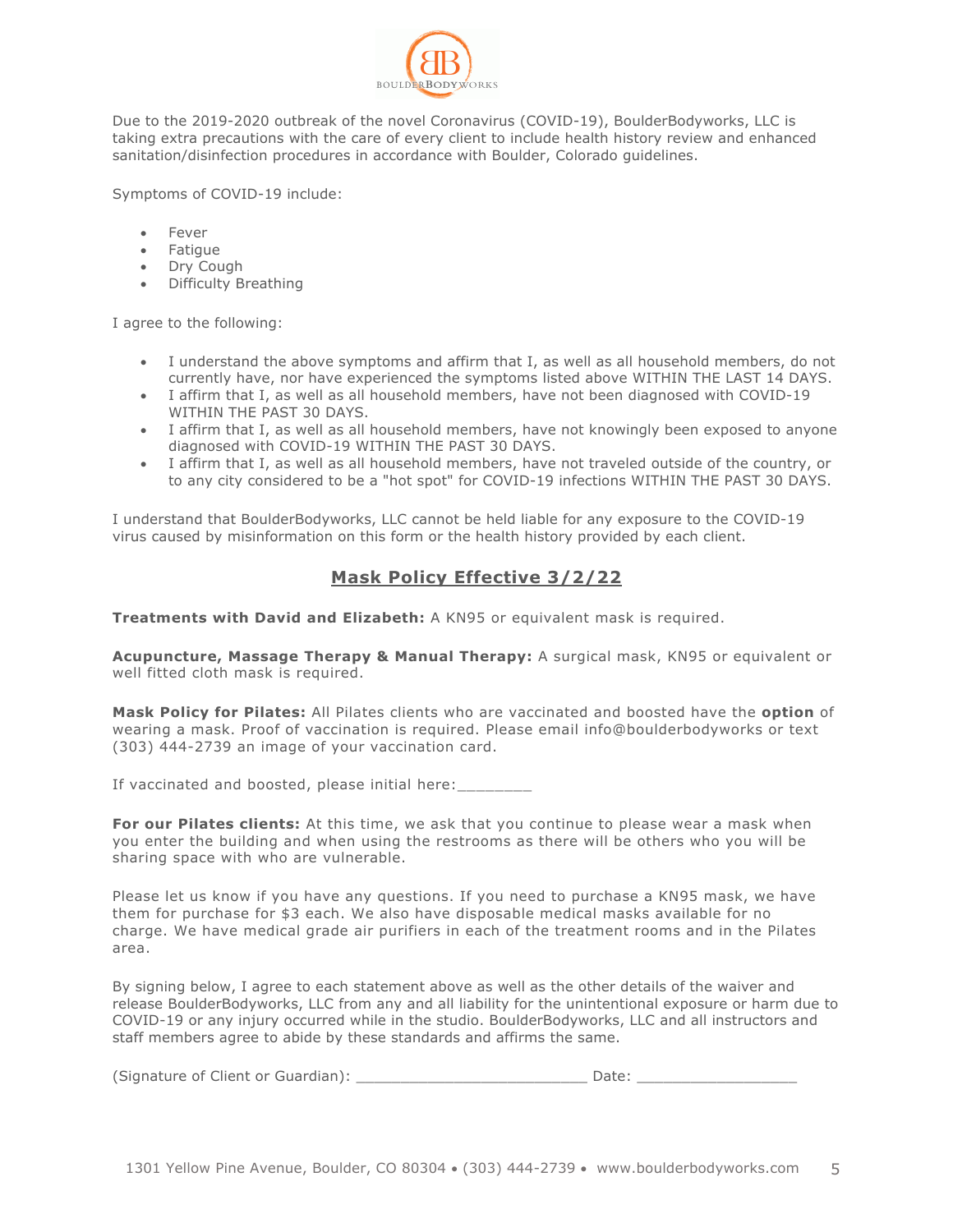

### **Cancellation Policy**

For **Monday** appointments or class reservations, we require that you notify us by **12PM** on the **previous Friday** to make any changes or cancellations. Changes made later than **12pm** on the previous Friday for a Monday appointment will be subject to the full fee of the service you were booked for. \_\_\_\_\_\_\_\_Initial

For **Tuesday-Saturday** appointments and class reservations*,* we require a full **24 hours' notice** for any cancellations or schedule changes. You will be charged the full fee if you miss, cancel or change your scheduled appointment with less than 24 hours' notice for Tuesday-Saturday appointments. \_\_\_\_\_\_\_Initial

We are closed on the following **Holidays**: **New Years, Memorial Day, July 4, Labor Day, Thanksgiving, and Christmas**. If you are scheduled to come in the day after one of these holidays, we require that you notify us by **12PM** the **previous business day** to cancel or make any schedule changes. Changes made later than **12PM the previous business day** for an appointment scheduled after a Holiday will be subject to the full fee of service you were booked for. \_\_\_\_\_\_\_\_ Initial

By signing this cancellation policy:

I \_\_\_\_\_\_\_\_\_\_\_\_\_\_\_\_\_\_\_\_\_\_\_\_\_\_ (print your name) agree to pay all charges that are a direct result of my missing or canceling an appointment without appropriate notice. I understand that the credit card on file will be charged for the full amount no earlier than 48-hours after my missed or late cancelled appointment. If I would like to use a different method of payment, I understand that it is my responsibility to contact *BoulderBodyworks* prior to the 48-hour time frame to provide my preferred method of payment.

Signature: \_\_\_\_\_\_\_\_\_\_\_\_\_\_\_\_\_\_\_\_\_\_\_\_\_\_\_\_ Date: \_\_\_\_\_\_\_\_\_\_

## **Waitlist Policy for Pilates Classes**

**If you are waitlisted for a class and a space in the class becomes available with greater than 24 hours' notice**, you will automatically be scheduled into the class and you will receive a confirmation of the reservation. The cancellation policy will apply to the class reservation.

**If you are waitlisted for a class and a space in the class becomes available with less than 24 hours' notice or after 12pm on a Friday for the following Monday class,** *we*  will contact all clients on the waitlist with the opening. The first to confirm will be scheduled.

Should you no longer be available for the class that you are waitlisted for, it is your responsibility to either remove yourself from the waitlist or to ask us to remove you from the waitlist. If you are on the waitlist and get put into a class and you do not show up for the class or cancel out of the class outside of the cancel policy deadline, you will be charged for the price of the class. \_\_\_\_\_\_\_\_\_\_\_\_\_Initial